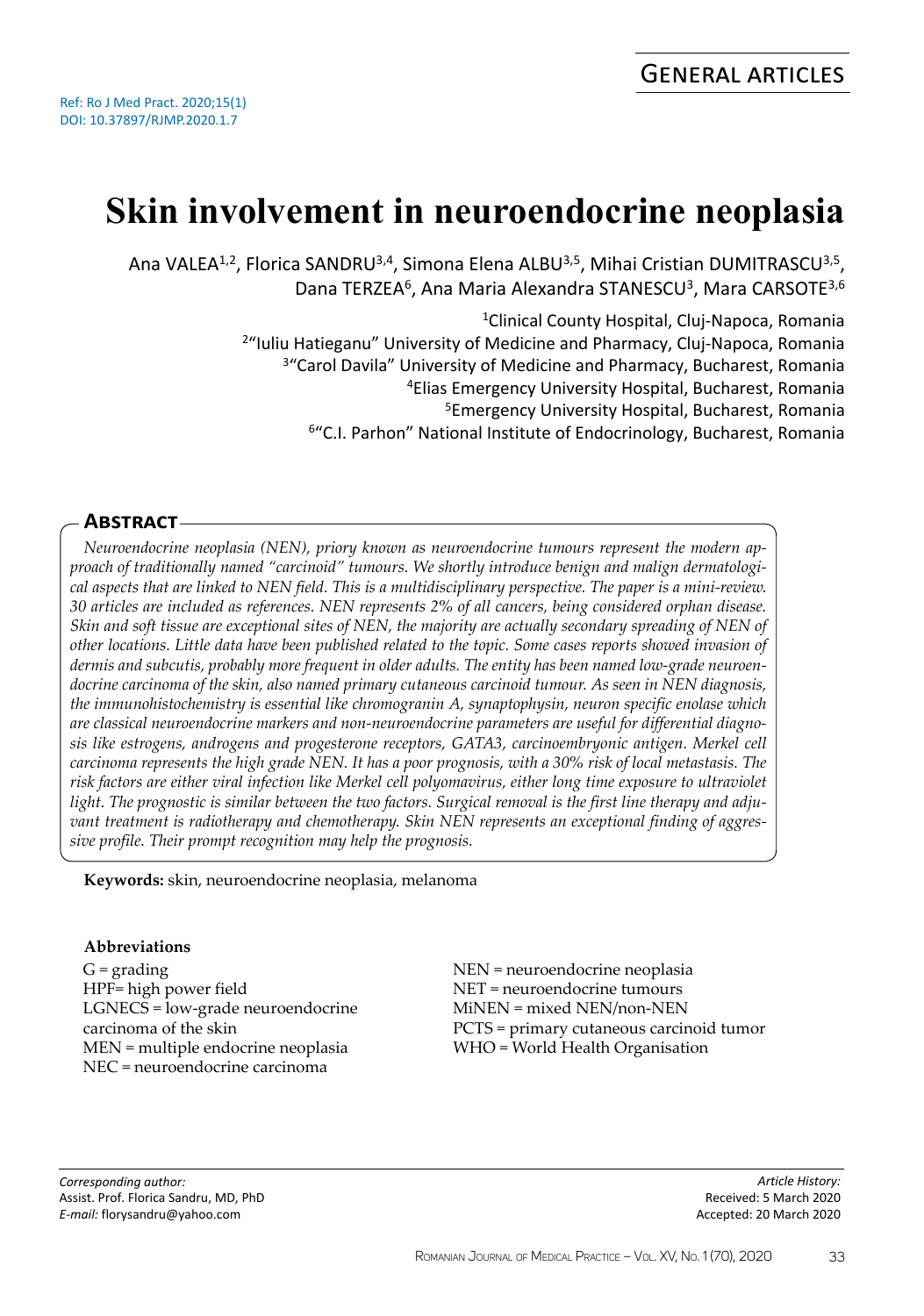## **INTRODUCTION**

Neuroendocrine neoplasia (NEN), priory known as neuroendocrine tumours (NET) represent the modern approach of traditionally named "carcinoid" tumours (1,2). The topic is emergent, multidisciplinary, heterogeneous and extremely dynamic (1,3). In 2017 WHO (World Health Organisation) revised the criteria and the terminology (1,4) (Figure 1). G1/G2 grade (or low/intermediate grade) is considered well-differentiated NEN depending on Ki67 value: less than 2% for G1 and the levels between 3 and 20% correspond to G2 while mitotic index (HPF= high power field) is less than 2/10, respective 2-20/10 (4). G3 (or high grade) may represent well-differentiated NEN with a Ki67 value more than 20% and a mitotic index of >20/10 or poorly differentiated NEN or neuroendocrine carcinoma (NEC) which including either small or large cells in addition to a Ki67 level higher than 20% (4). WHO 2017 classification also introduces a new category: mixed NEN/non-NEN (MiNEN) as well as hyperplastic and preneoplasic lesions (4).

| Grade          | Terminology                                                                     | Ki-67 (%)         | <b>Mitotic index</b><br>(HPF)  |
|----------------|---------------------------------------------------------------------------------|-------------------|--------------------------------|
| G <sub>1</sub> | Well-<br>differentiated<br><b>NEN</b><br>Poorly<br>differentiated<br><b>NEN</b> | 20                | 2/10                           |
| G2             |                                                                                 | $3 - 20$<br>$>20$ | $2 - 20/10$<br>>20/10          |
| G <sub>3</sub> |                                                                                 |                   | <b>Small or large</b><br>cells |

*Figure 1. WHO 2017 classification of neuroendocrine neoplasia (NEN)* 

## **AIM**

We shortly introduce benign and malign dermatological aspects that are linked to neuroendocrine tumours field. This is a multidisciplinary perspective.

## **METHOD**

The paper is a mini-review. 30 articles are included as references. Unselected PubMed research of "neuroendocrine neoplasia" showed 172,871 results and since 2017 a number of 6,577 papers have been published up to present with a remarkable progressive incidence since 1945 up to 2019 (5) (Figure 2).

## **GENERAL PRESENTATION**

#### **Malignancy features**

NEN represents 2% of all cancers, being considered orphan disease because of their low prevalence in general population (4,5). They are found at any age but typically in adults over 50 years, having either clear functional (secretor or hormonal) activity, either non-functional pattern (1,4,6). The most frequent sites are pancreatic, gastrointestinal, pulmonary etc. (4,7). Skin and soft tissue are exceptional sites of NEN, the majority are actually secondary spreading of priory known or unknown NEN of other locations (8). Little data have been published related to the topic (8,9). Some cases reports showed invasion of dermis and subcutis, probably more frequent in older adults (8,9).



*Figure 2. Unselected PubMed research of "neuroendocrine neoplasia" showed 172871 results and since 2017 6577 papers have been published up to present. (according Reference no. 5). The data correspond to the period of time 1945 – 2020.*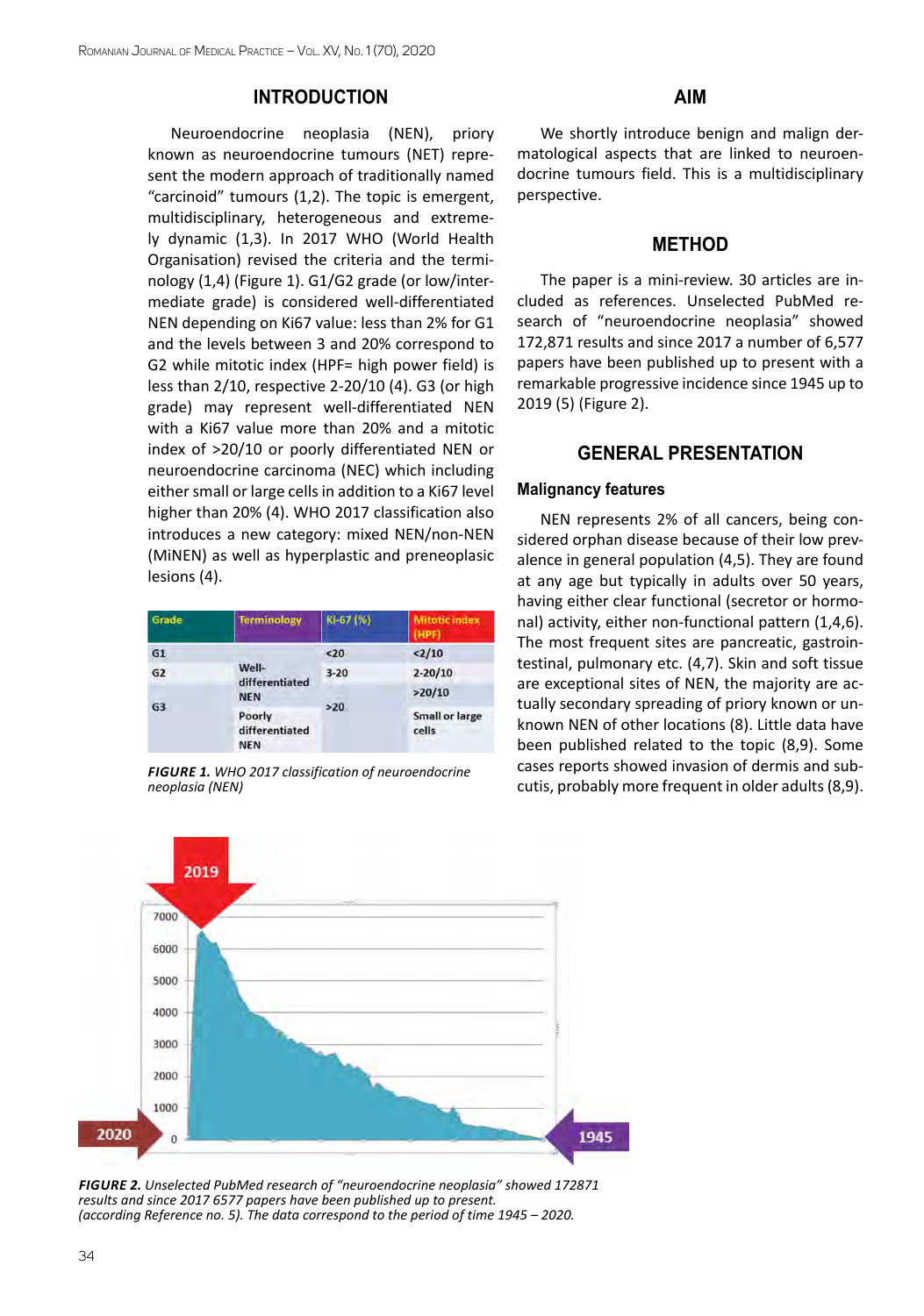The entity has been named low-grade neuroendocrine carcinoma of the skin (LGNECS), also named primary cutaneous carcinoid tumour (PCTS) with a very low level of statistical evidence (9). The skin sites vary from chest wall to inguinal areas while the most frequent are head and neck (9). Since the incidence of primary skin NEN is exceptional they need to be differentiated from skin metastasis from NEN and other types of carcinomas like breast cancer (8,9).

Histological reports show nest of cells having different dimensions and neuroendocrine features and lack of mucin secretion (9). The features are similar to NEN components of other sites (9). As seen in NEN diagnosis, the immunohistochemistry is essential like chromogranin A, synaptophysin, neuron specific enolase which are classical neuroendocrine markers and also non-neuroendocrine parameters useful for differential diagnosis are estrogens, androgens and progesterone receptors, GATA3, carcinoembryonic antigen (9). A part from clinical examination, dermoscopy remains a useful tool (10). The neuroendocrine component of the skin lesions may be associated with a carcinoma element, as also seen in breast lesions (11). No distinctive criteria of mix lesions are clearly up to present (11).

Merkel cell carcinoma represents the high grade NEN of skin meaning a more aggressive profile (12,13). Opposite to this, LGNECS are asymptomatic nodules and due to their rarity a specific index of suspicion is necessary while specific investigations like whole body octreoscan might help (12,13). Another potential scenario is the co-presence of carcinoid syndrome like diarrhoea, flush, respiratory problems like wheezing or bronchospasm etc. (13). Metastasis from primary skin NEN have been reported, especially at local lymph nodes (13,14). PCTS seem to affect people of a median 66 years, equally between sexes, and their evolution is less aggressive than NEN metastasis at the same level (15). The neuroendocrine component of a mix tumour with a carcinoma of different types has an underestimated pathway of evolution (16). The value of Ki-67 remains a good prognostic factor (16).

Merkel cell carcinoma, also very rare, has a poor prognosis, with a 30% risk of local metastasis

(17,18). The risk factors are either viral infections like Merkel cell polyomavirus, either long time exposure to ultraviolet light (especially in areas with intense ultraviolet light exposure) causing DNA mutations (17,18). The prognostic is similar between the two factors (17,18). Surgical removal is the first line therapy and adjuvant treatment is radiotherapy and chemotherapy (18,19). Targeted therapies for gene mutations represent the next step to the future (19). Recent advance in registered in immunotherapy like PD-1/PD-L1 inhibitors, and antibodies against Merkel cell polyomavirus oncoproteins (20). After radiotherapy the "abscopal effect" has been described meaning the regression of distant metastasis after radiotherapy of primary skin lesions (20).

#### **Non-cancer aspects**

Dermatological manifestations of MEN (multiple endocrine neoplasia) type 1 syndrome involve neuroendocrine neoplasia of pancreatic and gastro-intestinal sites in addition to pituitary tumours and adrenal tumours including Cushing's syndrome and Conn syndrome (21,22,23). Skin anomalies include facial angiofibromas, collagnomas and lipomas (24,25). Glucagonoma may cause skin rash (24,25). In MEN 2A syndrome dermal hyperneury and sclerotic fibromas are described (26).

### **DISCUSSION**

We also mention the fact that, due the rarity of condition, they may be incidentally detected and histological report confirms the diagnosis and this is a general trend line in different areas of endocrinology or oncology due to the accessibly to different imaging techniques (27,28). Generally, neuroendocrine mechanisms are involved in multiple aspects like skin aging, premenstrual syndrome etc. (29,30).

## **CONCLUSION**

Neuroendocrine neoplasia of the skin represents an exceptional finding of aggressive profile. Their prompt recognition may help the prognosis.

> *Conflict of interest:* none declared *Financial support:* none declared

#### **references**

- 1. [Oronsky B,](https://www.ncbi.nlm.nih.gov/pubmed/?term=Oronsky B%5BAuthor%5D&cauthor=true&cauthor_uid=29091800) [Ma PC,](https://www.ncbi.nlm.nih.gov/pubmed/?term=Ma PC%5BAuthor%5D&cauthor=true&cauthor_uid=29091800) [Morgensztern D](https://www.ncbi.nlm.nih.gov/pubmed/?term=Morgensztern D%5BAuthor%5D&cauthor=true&cauthor_uid=29091800), [Carter](https://www.ncbi.nlm.nih.gov/pubmed/?term=Carter CA%5BAuthor%5D&cauthor=true&cauthor_uid=29091800) [CA](https://www.ncbi.nlm.nih.gov/pubmed/?term=Carter CA%5BAuthor%5D&cauthor=true&cauthor_uid=29091800). Nothing But NET: A Review of Neuroendocrine Tumors and Carcinomas. *[Neoplasia.](https://www.ncbi.nlm.nih.gov/pubmed/29091800)* 2017;19(12):991-1002.
- 2. Poiana C, [Neamţu MC](https://www.ncbi.nlm.nih.gov/pubmed/?term=Neam%C5%A3u MC%5BAuthor%5D&cauthor=true&cauthor_uid=24322017), [Avramescu ET](https://www.ncbi.nlm.nih.gov/pubmed/?term=Avramescu ET%5BAuthor%5D&cauthor=true&cauthor_uid=24322017), [Carsote M,](https://www.ncbi.nlm.nih.gov/pubmed/?term=Car%C5%9Fote M%5BAuthor%5D&cauthor=true&cauthor_uid=24322017) [Trifănescu R](https://www.ncbi.nlm.nih.gov/pubmed/?term=Trif%C4%83nescu R%5BAuthor%5D&cauthor=true&cauthor_uid=24322017), [Terzea D,](https://www.ncbi.nlm.nih.gov/pubmed/?term=Terzea D%5BAuthor%5D&cauthor=true&cauthor_uid=24322017) [Neamtu](https://www.ncbi.nlm.nih.gov/pubmed/?term=Neam%C5%A3u OM%5BAuthor%5D&cauthor=true&cauthor_uid=24322017) [OM](https://www.ncbi.nlm.nih.gov/pubmed/?term=Neam%C5%A3u OM%5BAuthor%5D&cauthor=true&cauthor_uid=24322017), [Ferechide D](https://www.ncbi.nlm.nih.gov/pubmed/?term=Ferechide D%5BAuthor%5D&cauthor=true&cauthor_uid=24322017), [Danciulescu Miulescu R](https://www.ncbi.nlm.nih.gov/pubmed/?term=D%C4%83nciulescu Miulescu R%5BAuthor%5D&cauthor=true&cauthor_uid=24322017). The poor prognosis factors in G2

neuroendocrine tumor. *[Rom J Morphol](https://www.ncbi.nlm.nih.gov/pubmed/24322017)* 

*[Embryol.](https://www.ncbi.nlm.nih.gov/pubmed/24322017)* 2013;54(3 Suppl):717-20. 3. [Poiana C,](https://www.ncbi.nlm.nih.gov/pubmed/?term=Poian%C4%83 C%5BAuthor%5D&cauthor=true&cauthor_uid=23529331) [Neamtu MC,](https://www.ncbi.nlm.nih.gov/pubmed/?term=Neam%C5%A3u MC%5BAuthor%5D&cauthor=true&cauthor_uid=23529331) [Avramescu ET,](https://www.ncbi.nlm.nih.gov/pubmed/?term=Avramescu ET%5BAuthor%5D&cauthor=true&cauthor_uid=23529331) [Carsote M](https://www.ncbi.nlm.nih.gov/pubmed/?term=Car%C5%9Fote M%5BAuthor%5D&cauthor=true&cauthor_uid=23529331), [Trifanescu R,](https://www.ncbi.nlm.nih.gov/pubmed/?term=Trif%C4%83nescu R%5BAuthor%5D&cauthor=true&cauthor_uid=23529331) [Terzea D](https://www.ncbi.nlm.nih.gov/pubmed/?term=Terzea D%5BAuthor%5D&cauthor=true&cauthor_uid=23529331), [Neamtu](https://www.ncbi.nlm.nih.gov/pubmed/?term=Neam%C5%A3u OM%5BAuthor%5D&cauthor=true&cauthor_uid=23529331)